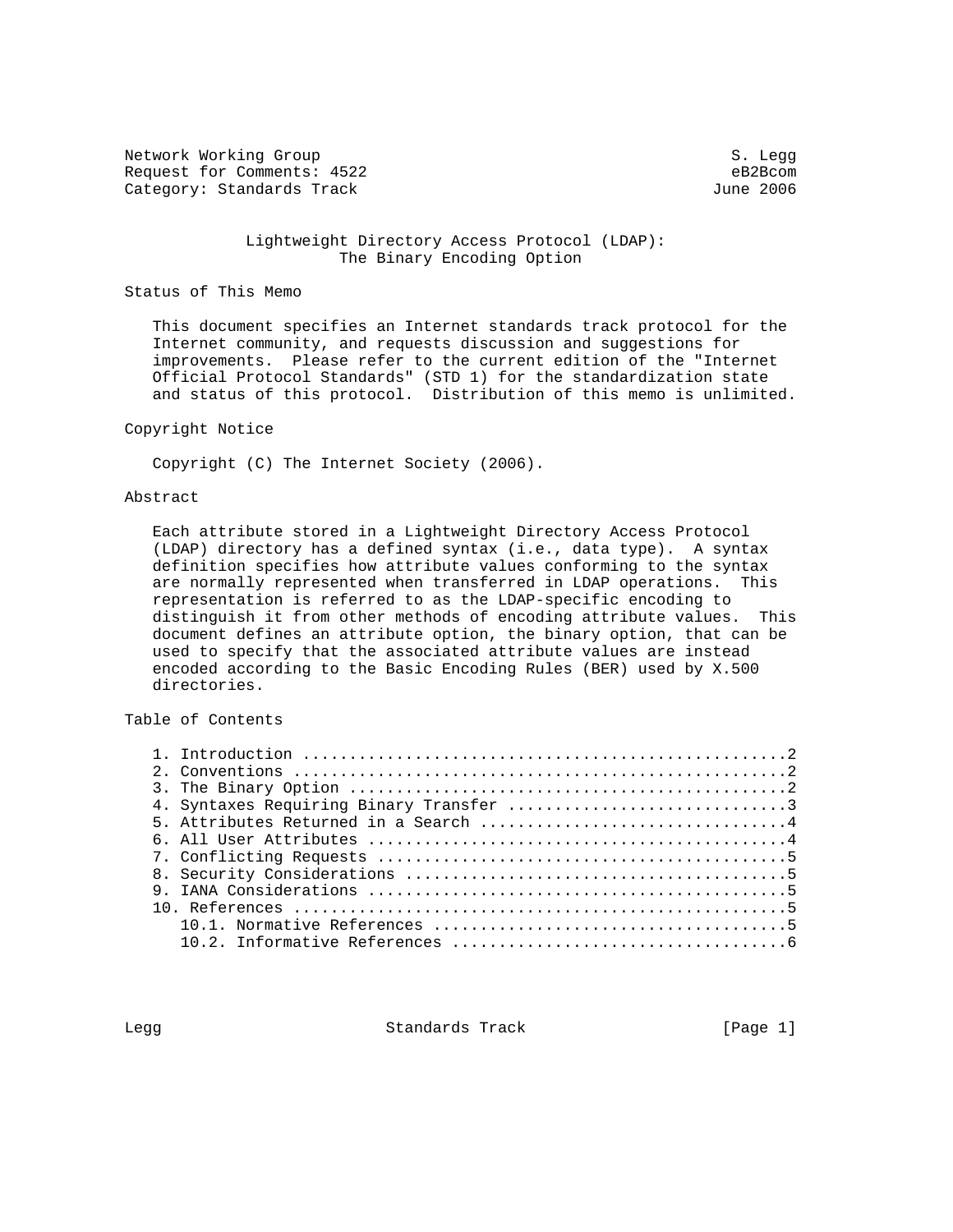## 1. Introduction

 Each attribute stored in a Lightweight Directory Access Protocol (LDAP) directory [RFC4510] has a defined syntax (i.e., data type) which constrains the structure and format of its values.

 The description of each syntax [RFC4517] specifies how attribute or assertion values [RFC4512] conforming to the syntax are normally represented when transferred in LDAP operations [RFC4511]. This representation is referred to as the LDAP-specific encoding to distinguish it from other methods of encoding attribute values.

 This document defines an attribute option, the binary option, which can be used in an attribute description [RFC4512] in an LDAP operation to specify that the associated attribute values or assertion values are, or are requested to be, encoded according to the Basic Encoding Rules (BER) [BER] as used by X.500 [X.500] directories, instead of the usual LDAP-specific encoding.

 The binary option was originally defined in RFC 2251 [RFC2251]. The LDAP technical specification [RFC4510] has obsoleted the previously defined LDAP technical specification [RFC3377], which included RFC 2251. The binary option was not included in the revised LDAP technical specification for a variety of reasons including implementation inconsistencies. No attempt is made here to resolve the known inconsistencies.

 This document reintroduces the binary option for use with certain attribute syntaxes, such as certificate syntax [RFC4523], that specifically require it. No attempt has been made to address use of the binary option with attributes of syntaxes that do not require its use. Unless addressed in a future specification, this use is to be avoided.

2. Conventions

 The key words "MUST", "MUST NOT", "REQUIRED", "SHALL", "SHALL NOT", "SHOULD", "SHOULD NOT", "RECOMMENDED", "MAY", and "OPTIONAL" in this document are to be interpreted as described in BCP 14, RFC 2119 [BCP14].

3. The Binary Option

 The binary option is indicated with the attribute option string "binary" in an attribute description. Note that, like all attribute options, the string representing the binary option is case insensitive.

Legg **Standards Track** [Page 2]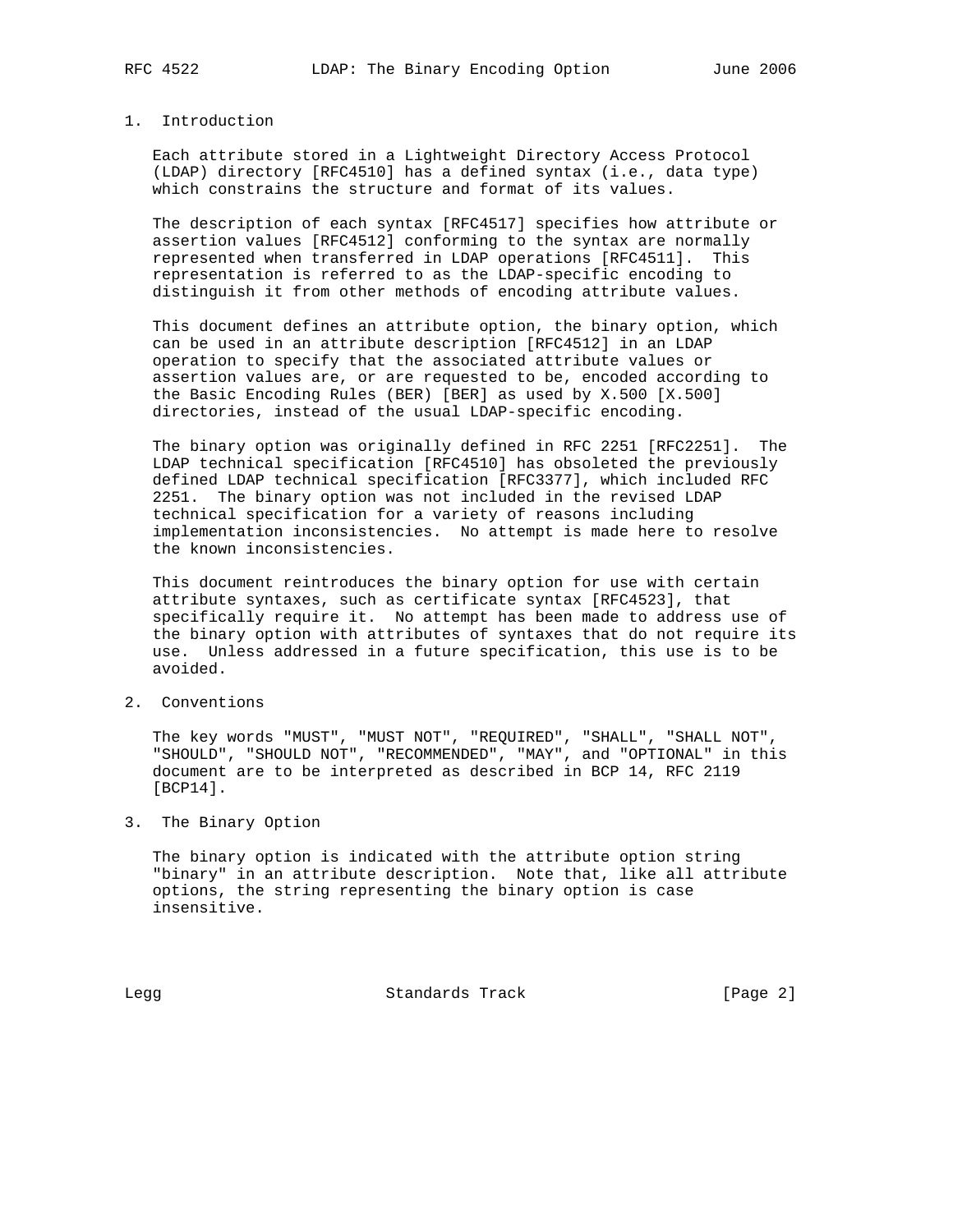Where the binary option is present in an attribute description, the associated attribute values or assertion values MUST be BER encoded (otherwise the values are encoded according to the LDAP-specific encoding [RFC4517] for the attribute's syntax). Note that it is possible for a syntax to be defined such that its LDAP-specific encoding is exactly the same as its BER encoding.

 In terms of the protocol [RFC4511], the binary option specifies that the contents octets of the associated AttributeValue or AssertionValue OCTET STRING are a complete BER encoding of the relevant value.

 The binary option is not a tagging option [RFC4512], so the presence of the binary option does not specify an attribute subtype. An attribute description containing the binary option references exactly the same attribute as the attribute description without the binary option. The supertype/subtype relationships of attributes with tagging options are not altered in any way by the presence or absence of the binary option.

 An attribute description SHALL be treated as unrecognized if it contains the binary option and the syntax of the attribute does not have an associated ASN.1 type [RFC4517], or the BER encoding of values of that type is not supported.

 The presence or absence of the binary option only affects the transfer of attribute and assertion values in the protocol; servers store any particular attribute value in a format of their choosing.

#### 4. Syntaxes Requiring Binary Transfer

 The attribute values of certain attribute syntaxes are defined without an LDAP-specific encoding and are required to be transferred in the BER-encoded form. For the purposes of this document, these syntaxes are said to have a binary transfer requirement. The certificate, certificate list, certificate pair, and supported algorithm syntaxes [RFC4523] are examples of syntaxes with a binary transfer requirement. These syntaxes also have an additional requirement that the exact BER encoding must be preserved. Note that this is a property of the syntaxes themselves, and not a property of the binary option. In the absence of this requirement, LDAP clients would need to re-encode values using the Distinguished Encoding Rules (DER).

Legg Standards Track [Page 3]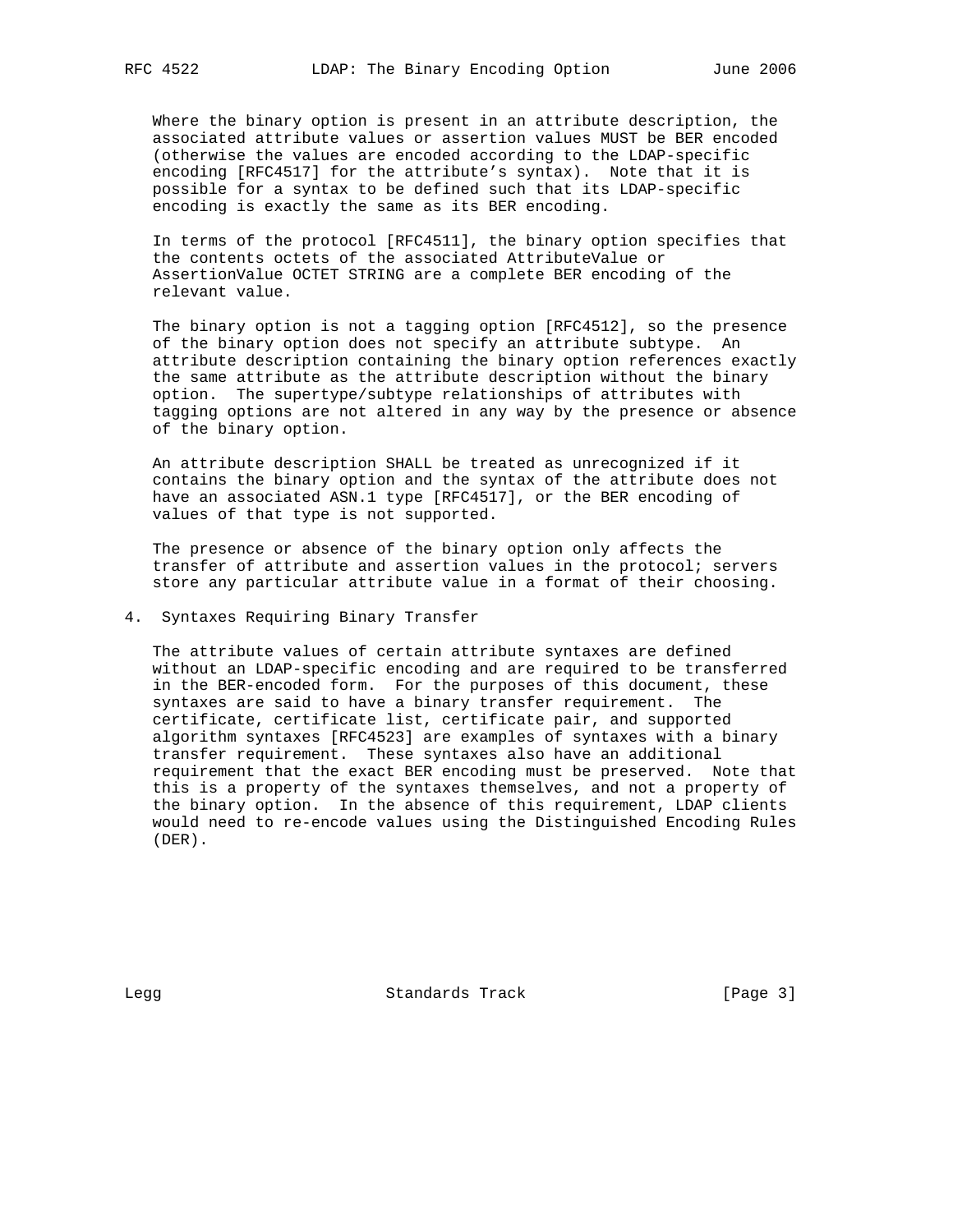# 5. Attributes Returned in a Search

 An LDAP search request [RFC4511] contains a list of the attributes (the requested attributes list) to be returned from each entry matching the search filter. An attribute description in the requested attributes list also implicitly requests all subtypes of the attribute type in the attribute description, whether through attribute subtyping or attribute tagging option subtyping [RFC4512].

 The requested attributes list MAY contain attribute descriptions with the binary option, but MUST NOT contain two attribute descriptions with the same attribute type and the same tagging options (even if only one of them has the binary option). The binary option in an attribute description in the requested attributes list implicitly applies to all the subtypes of the attribute type in the attribute description (however, see Section 7).

 Attributes of a syntax with the binary transfer requirement, if returned, SHALL be returned in the binary form (i.e., with the binary option in the attribute description and the associated attribute values BER encoded) regardless of whether the binary option was present in the request (for the attribute or for one of its supertypes).

 Attributes of a syntax without the binary transfer requirement, if returned, SHOULD be returned in the form explicitly requested. That is, if the attribute description in the requested attributes list contains the binary option, then the corresponding attribute in the result SHOULD be in the binary form. If the attribute description in the request does not contain the binary option, then the corresponding attribute in the result SHOULD NOT be in the binary form. A server MAY omit an attribute from the result if it does not support the requested encoding.

 Regardless of the encoding chosen, a particular attribute value is returned at most once.

6. All User Attributes

 If the list of attributes in a search request is empty or contains the special attribute description string "\*", then all user attributes are requested to be returned.

 Attributes of a syntax with the binary transfer requirement, if returned, SHALL be returned in the binary form.

Legg Standards Track [Page 4]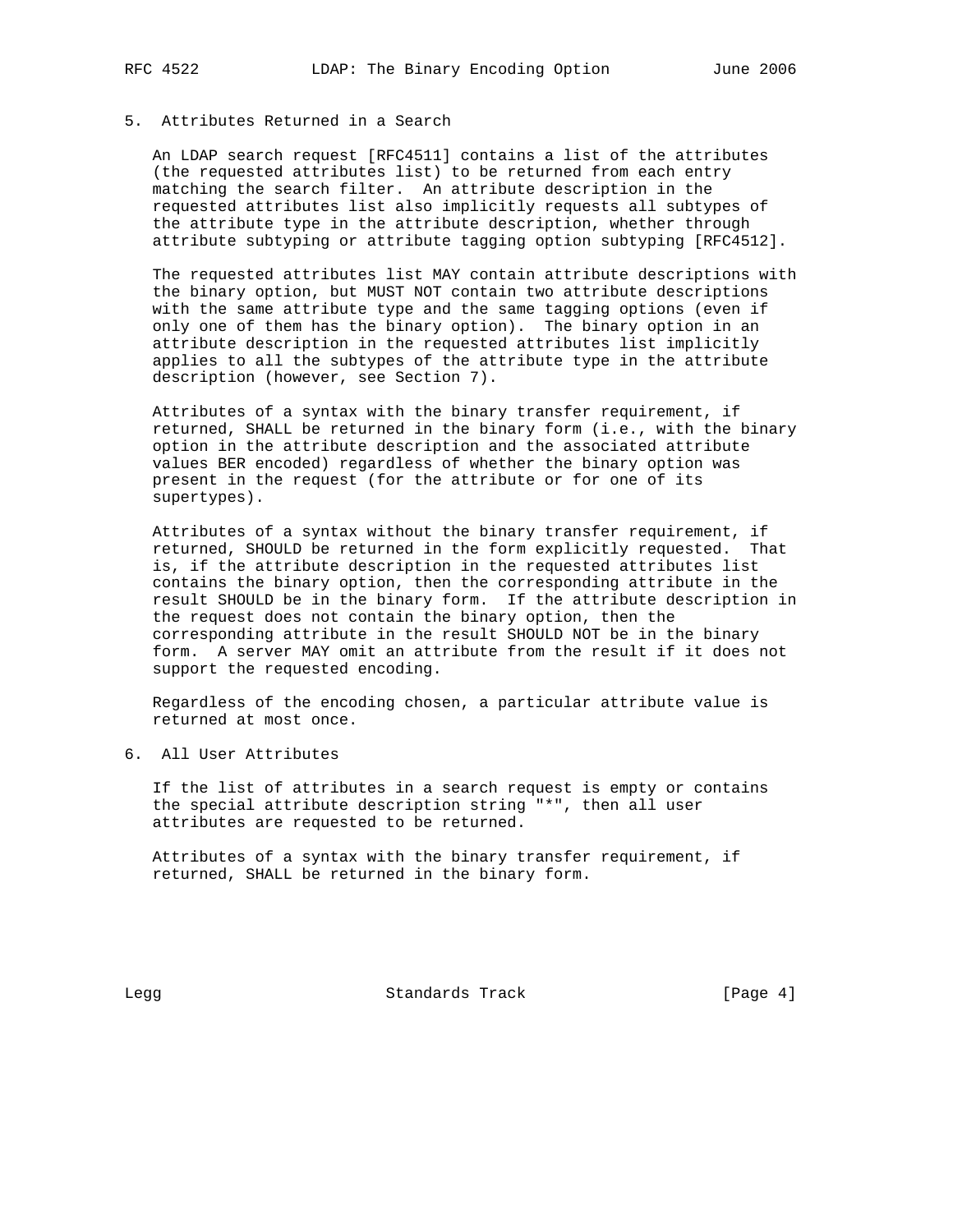Attributes of a syntax without the binary transfer requirement and having a defined LDAP-specific encoding SHOULD NOT be returned in the binary form.

 Attributes of a syntax without the binary transfer requirement and without a defined LDAP-specific encoding may be returned in the binary form or omitted from the result.

7. Conflicting Requests

 A particular attribute could be explicitly requested by an attribute description and/or implicitly requested by the attribute descriptions of one or more of its supertypes, or by the special attribute description string "\*". If the binary option is present in at least one, but not all, of these attribute descriptions then the effect of the request with respect to binary transfer is implementation defined.

8. Security Considerations

 When interpreting security-sensitive fields, and in particular fields used to grant or deny access, implementations MUST ensure that any matching rule comparisons are done on the underlying abstract value, regardless of the particular encoding used.

9. IANA Considerations

 The Internet Assigned Numbers Authority (IANA) has updated the LDAP attribute description option registry [BCP64] as indicated by the following template:

 Subject: Request for LDAP Attribute Description Option Registration Option Name: binary Family of Options: NO Person & email address to contact for further information: Steven Legg <steven.legg@eb2bcom.com> Specification: RFC 4522 Author/Change Controller: IESG

- 10. References
- 10.1. Normative References
	- [BCP14] Bradner, S., "Key words for use in RFCs to Indicate Requirement Levels", BCP 14, RFC 2119, March 1997.

Legg Standards Track (Page 5)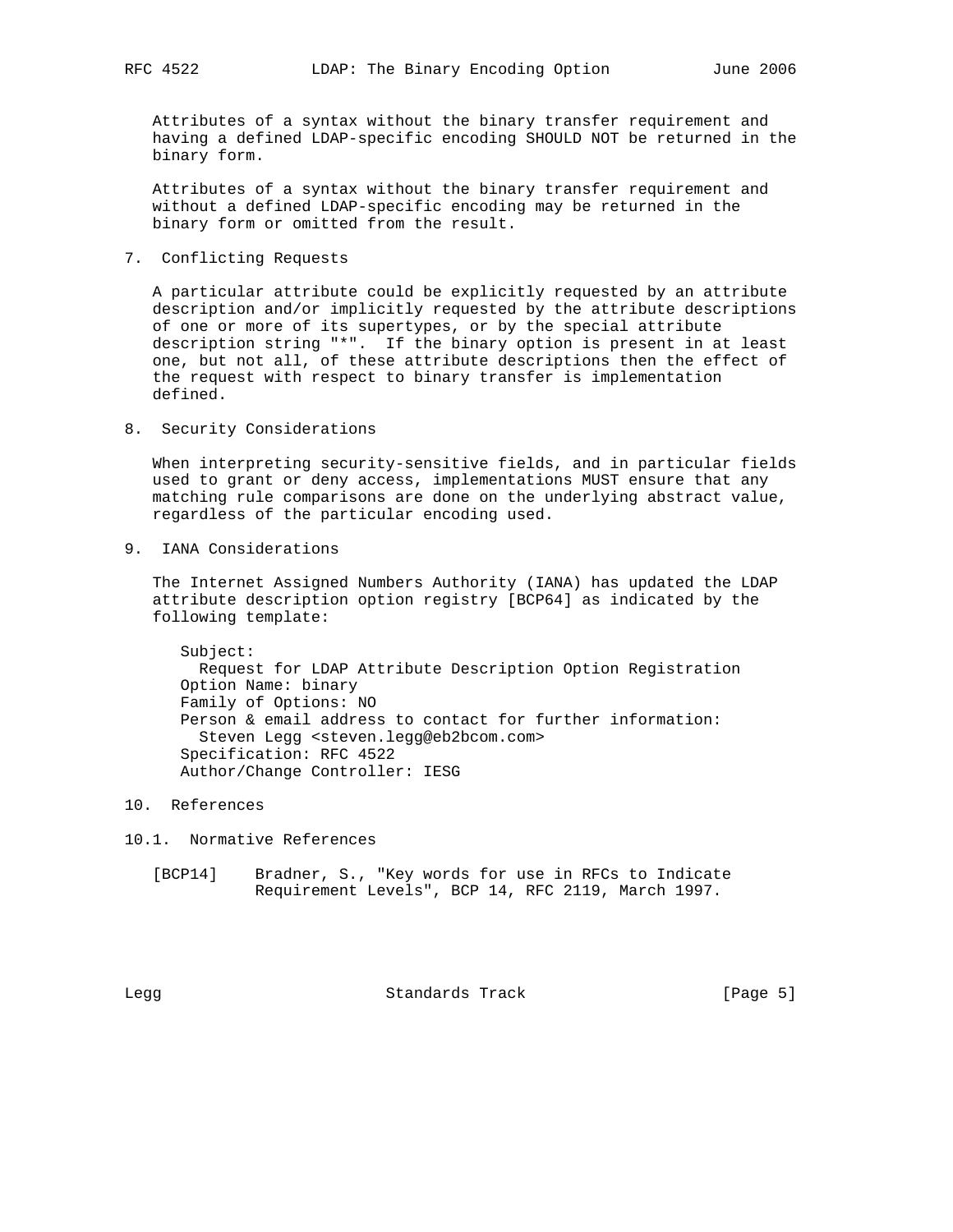- [BCP64] Zeilenga, K., "Internet Assigned Numbers Authority (IANA) Considerations for the Lightweight Directory Access Protocol (LDAP)", BCP 64, RFC 4520, June 2006.
- [RFC4510] Zeilenga, K., Ed., "Lightweight Directory Access Protocol (LDAP): Technical Specification Road Map", RFC RFC 4510, June 2006.
- [RFC4511] Sermersheim, J., "Lightweight Directory Access Protocol (LDAP): The Protocol", RFC 4511, June 2006.
- [RFC4512] Zeilenga, K., "Lightweight Directory Access Protocol (LDAP): Directory Information Models", RFC 4512, June 2006.
- [RFC4517] Legg, S., Ed., "Lightweight Directory Access Protocol (LDAP): Syntaxes and Matching Rules", RFC 4517, June 2006.
- [RFC4523] Zeilenga, K., "Lightweight Directory Access Protocol (LDAP) Schema Definitions for X.509 Certificates", RFC 4523, June 2006.
- [BER] ITU-T Recommendation X.690 (07/02) | ISO/IEC 8825-1, Information Technology - ASN.1 encoding rules: Specification of Basic Encoding Rules (BER), Canonical Encoding Rules (CER) and Distinguished Encoding Rules (DER).
- 10.2. Informative References
	- [RFC2251] Wahl, M., Howes, T., and S. Kille, "Lightweight Directory Access Protocol (v3)", RFC 2251, December 1997.
	- [RFC3377] Hodges, J. and R. Morgan, "Lightweight Directory Access Protocol (v3): Technical Specification", RFC 3377, September 2002.
	- [X.500] ITU-T Recommendation X.500 (02/01) | ISO/IEC 9594-1:2001, Information technology - Open Systems Interconnection - The Directory: Overview of concepts, models and services

Legg Standards Track [Page 6]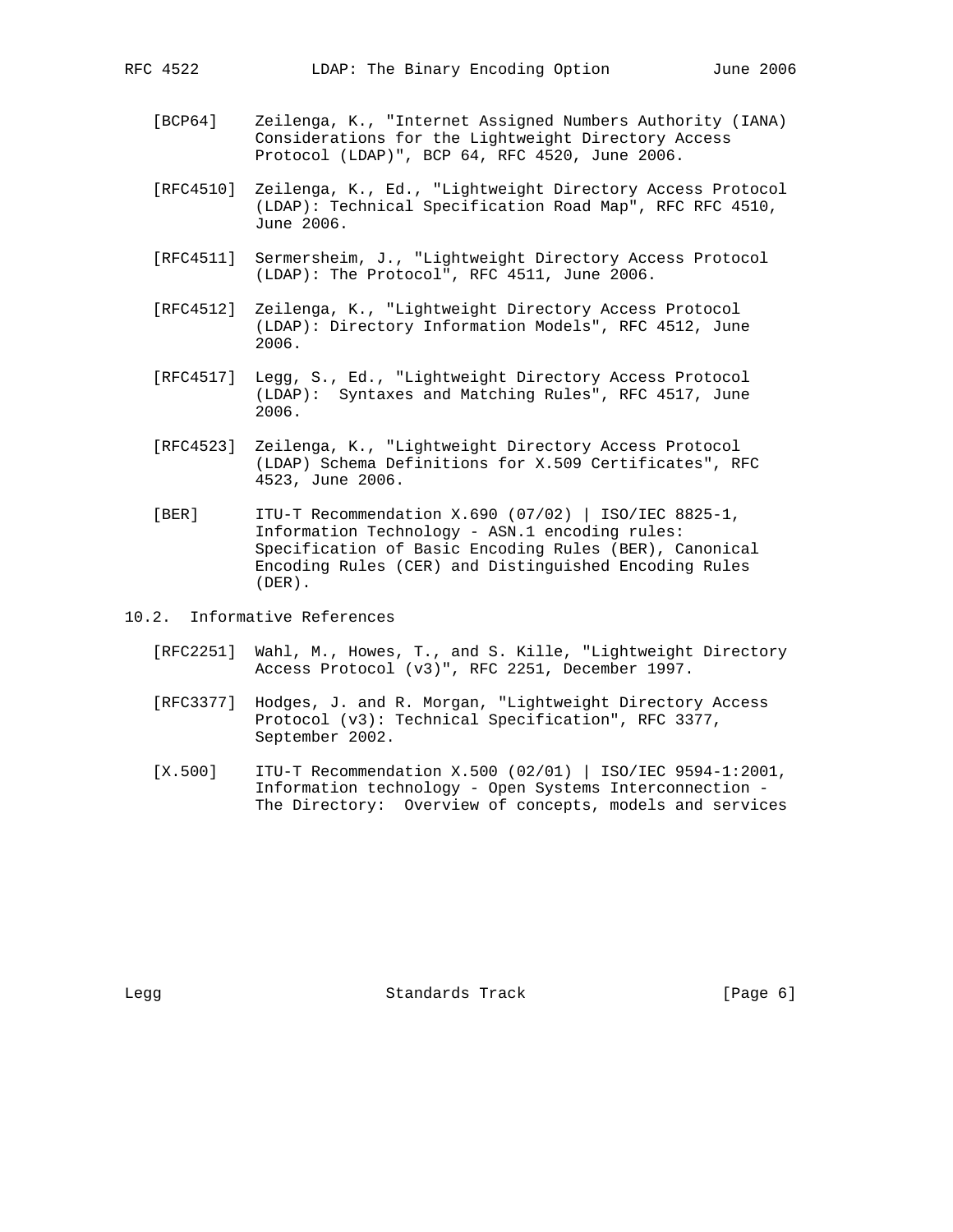Author's Address

 Dr. Steven Legg eB2Bcom Suite 3, Woodhouse Corporate Centre 935 Station Street Box Hill North, Victoria 3129 AUSTRALIA

 Phone: +61 3 9896 7830 Fax: +61 3 9896 7801 EMail: steven.legg@eb2bcom.com

Legg **Standards Track** [Page 7]